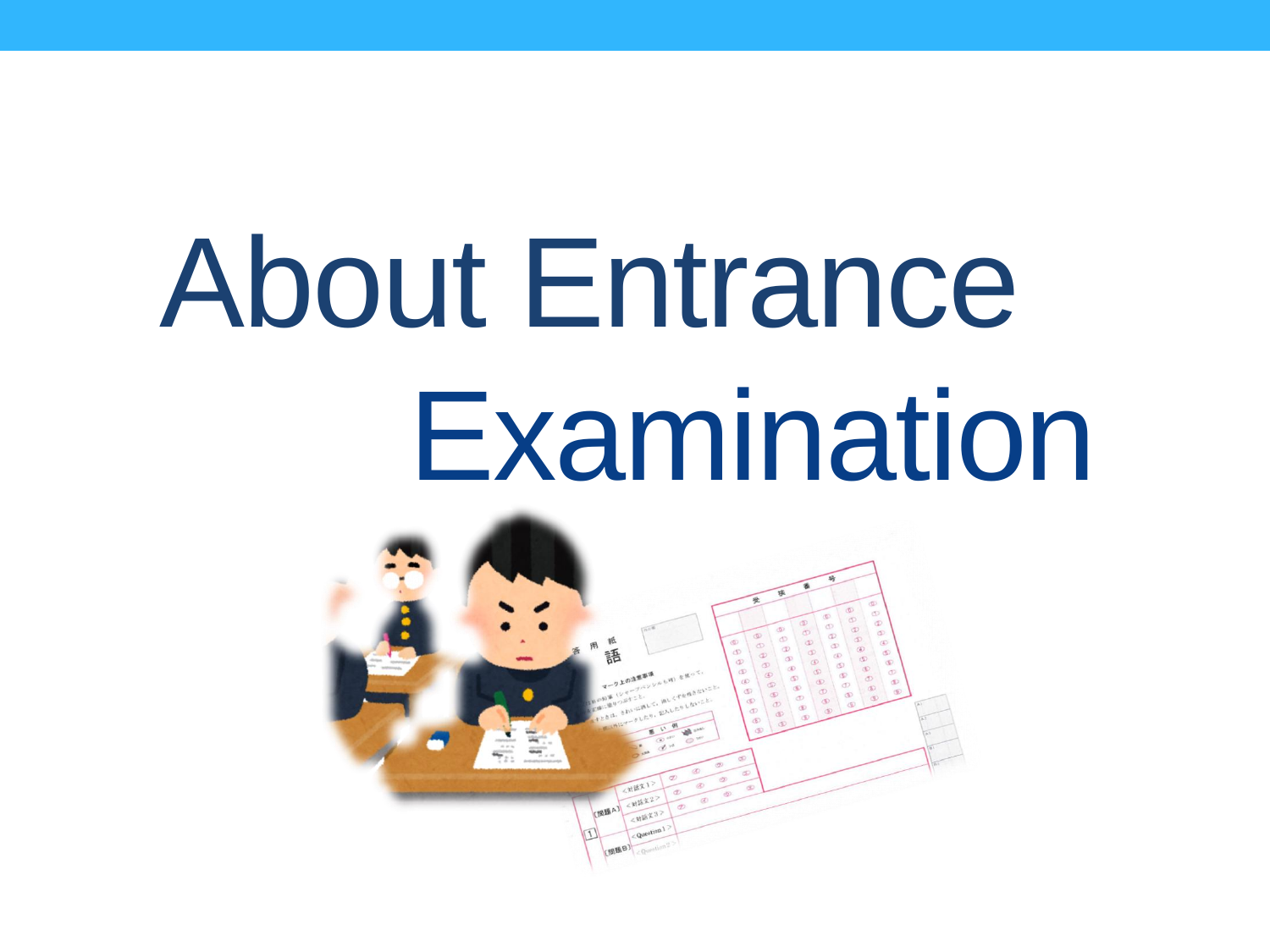## **Application Qualification**

(**People who can take the entrance examination of the metropolitan high school )**

## ◎ **Completed 9 years of school education**

## **Full-time**

**=People living in Tokyo with parents.**

## **Part-time =People living in Tokyo or working in Tokyo**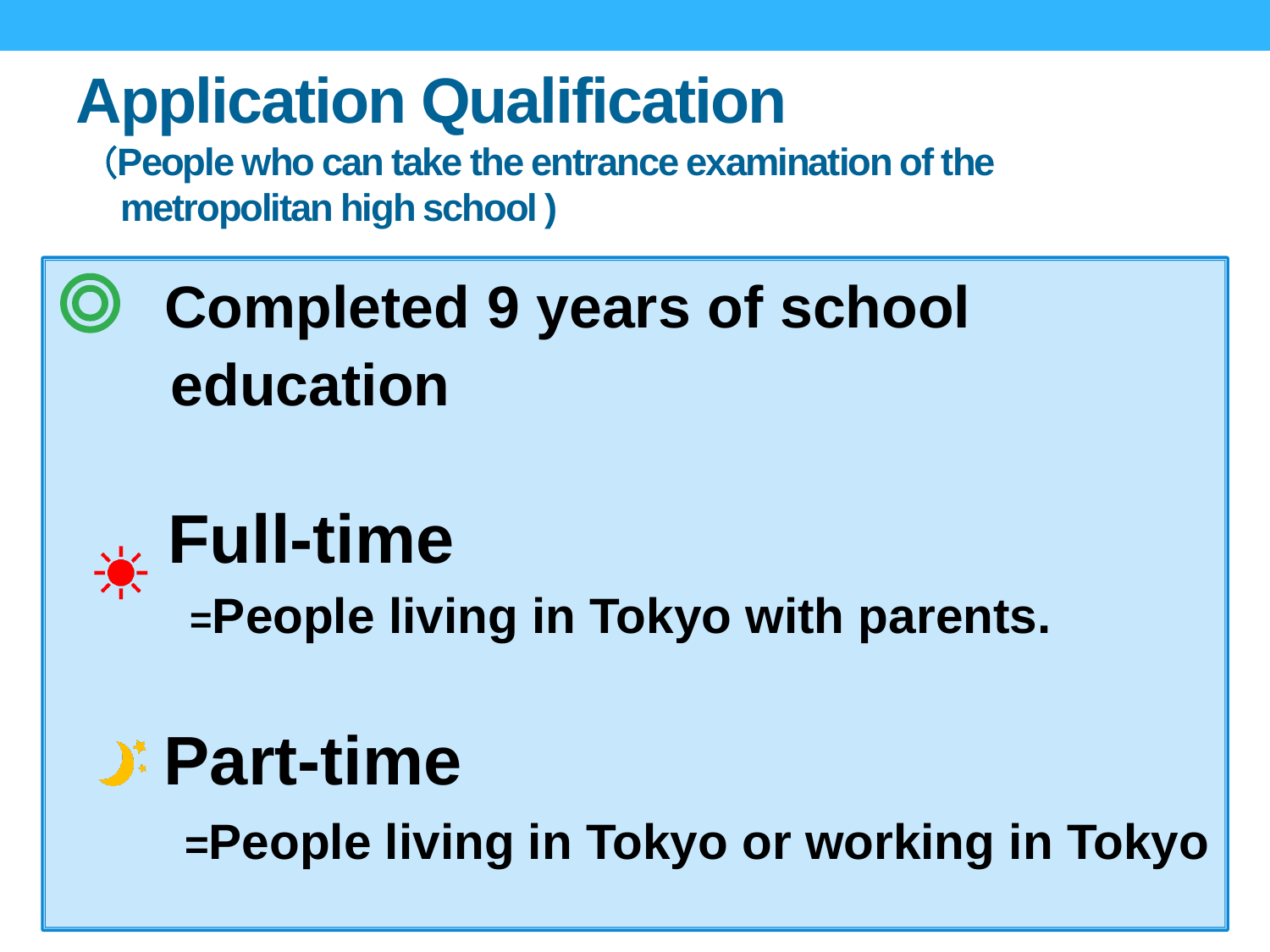**Important!!**

In the metropolitan high school examination, you have to enroll in the first high school you path.

#### 1/26 (Thu)・27(Fri)

#### **Admission by Recommendation**

| Target of exam.                | Only Junior high school students in Tokyo.                                                                     |
|--------------------------------|----------------------------------------------------------------------------------------------------------------|
| <b>Admission</b><br>method     | school reports (chōsasho), group discussion, personal<br>interviews, essay compositions, and skills tests etc. |
| procedure                      | Submit a nomination request and receive a<br>recommendation from the junior high school principal.             |
| <b>Number of</b><br>applicants | Few.                                                                                                           |
| How to apply                   | Mail the application form.                                                                                     |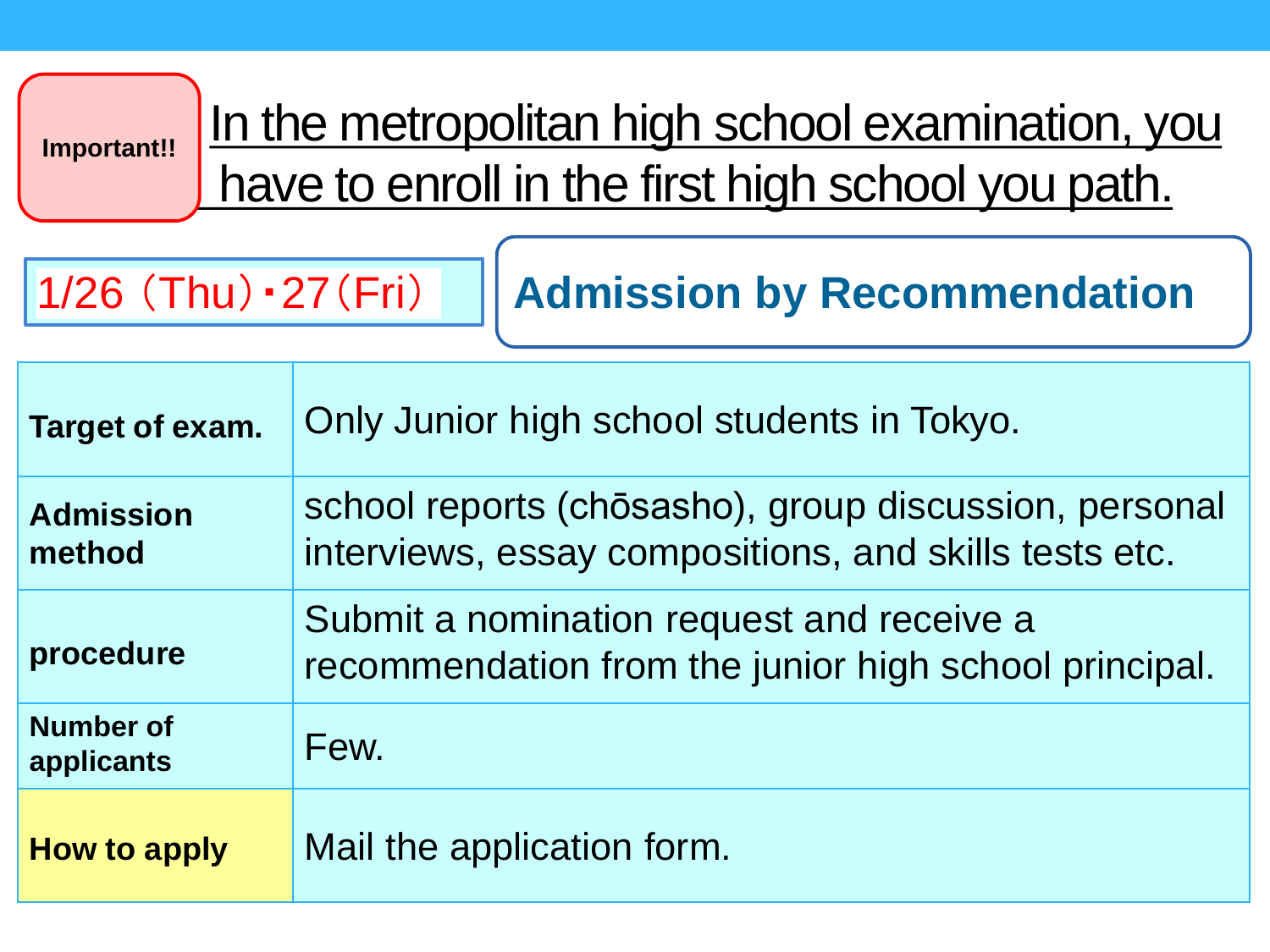#### **Entrance Examination for Special Quota**

|  | $1/26$ (Thu)<br>$2/15$ (Wed)                         | <b>Special Quota For Foreign National Students</b><br>residing in Tokyo Metropolitan District.                                                                                                                                                                                                                                          |
|--|------------------------------------------------------|-----------------------------------------------------------------------------------------------------------------------------------------------------------------------------------------------------------------------------------------------------------------------------------------------------------------------------------------|
|  | Target/<br><b>Qualification</b>                      | Foreign students coming to Japan (Dual<br>nationality allowed)<br>(* Third-year junior high school students in Japan are eligible for those<br>who have come to Japan for up to three years. There is no limit to the<br>number of years for those who have graduated from a local school.)<br>People who live or plan to live in Tokyo |
|  | <b>Admission method</b>                              | <b>Essay composition (Japanese or English)</b><br>and Interview(Japanese or English)                                                                                                                                                                                                                                                    |
|  | procedure                                            | Apply after undergoing qualification<br>confirmation.                                                                                                                                                                                                                                                                                   |
|  | <b>Number of</b><br>applicants/<br><b>Test month</b> | Few. (Recruiting 15 to 25 people at one<br>school)<br>Jan(7 schools) Feb(1 school)                                                                                                                                                                                                                                                      |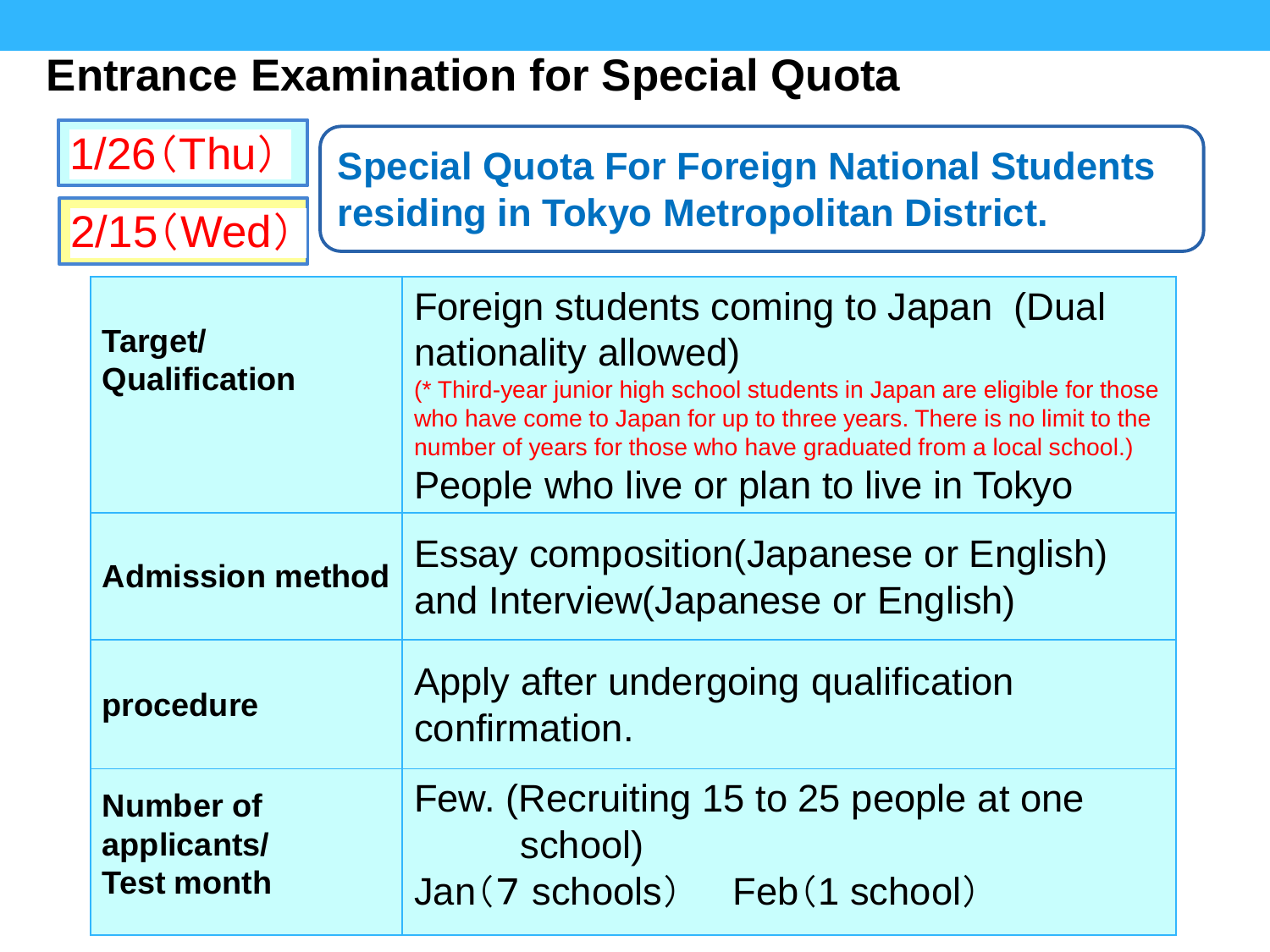### **Qualification of special quota for foreign students**

## **When**: **December**

## **Where**:**Tokyo Metropolitan Office**

★ **Check the qualification date by HP of schools or Tokyo Metropolitan Board of Education.** ★ **Prepare your application documents early.**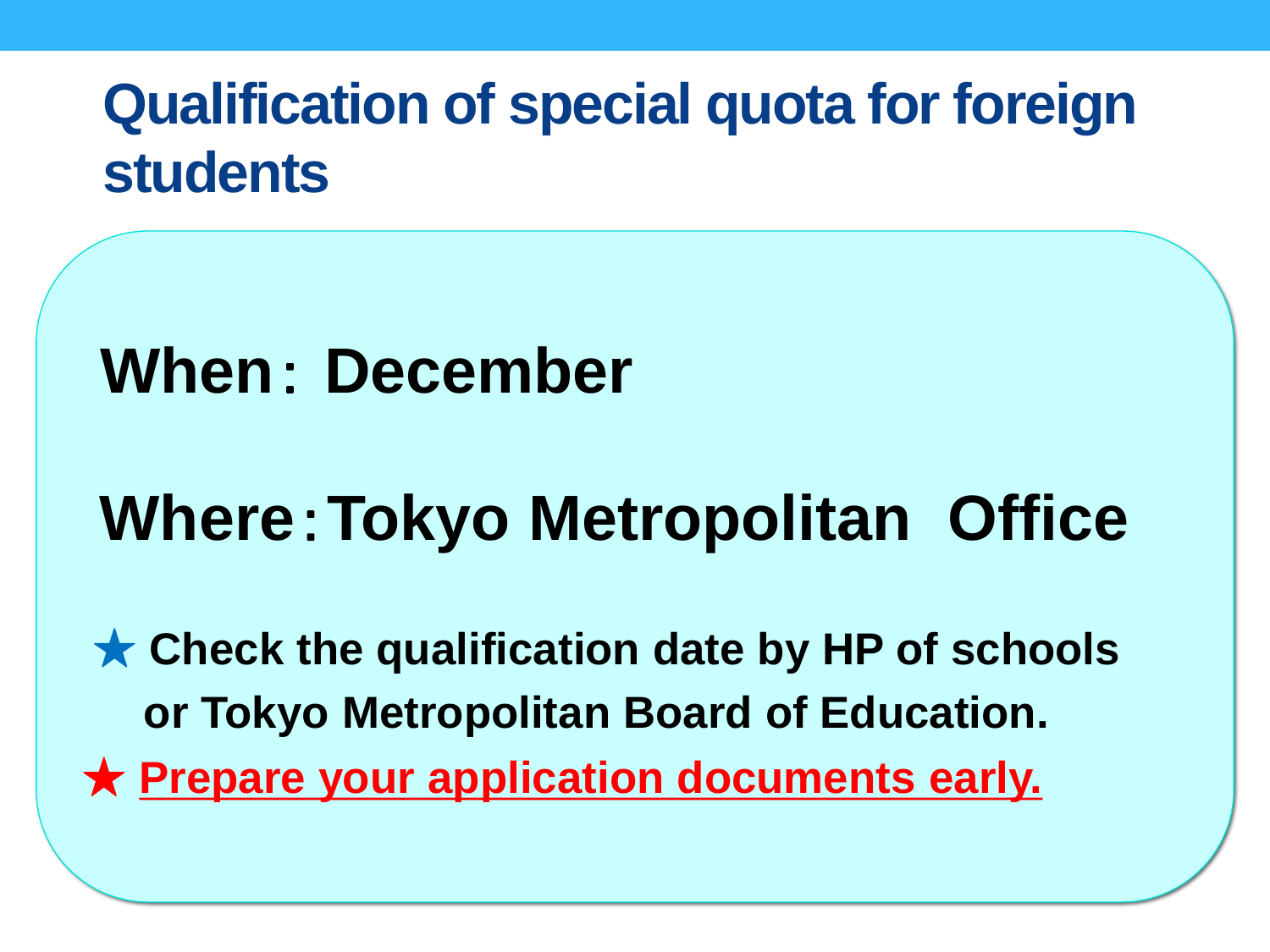#### **Entrance Examination for Special Quota**

#### **Special Quota for Overseas returnee 2/15**(**We**d)

| Target/<br><b>Qualification</b>                          | Having Japanese nationality, living (lived)abroad with<br>the parents and is going to live in Tokyo until<br>admission date. (include plans)                                               |
|----------------------------------------------------------|--------------------------------------------------------------------------------------------------------------------------------------------------------------------------------------------|
| <b>Admission</b><br>method                               | <b>-Japanese Math - English and Essay composition.</b><br>. Interview and essay composition in Japanese or<br><b>English. (For Local School Graduates Examination of</b><br>Kokusai H. S.) |
| procedure                                                | Apply after being qualified for high school.<br>(There is a limit to the qualification by the period of<br>abroad and after returning)                                                     |
| <b>Implementation</b><br>schools/Number<br>of applicants | 4 schools / Few                                                                                                                                                                            |
| How to apply                                             | Take the application form to the high school where you<br>will take the entrance examination.                                                                                              |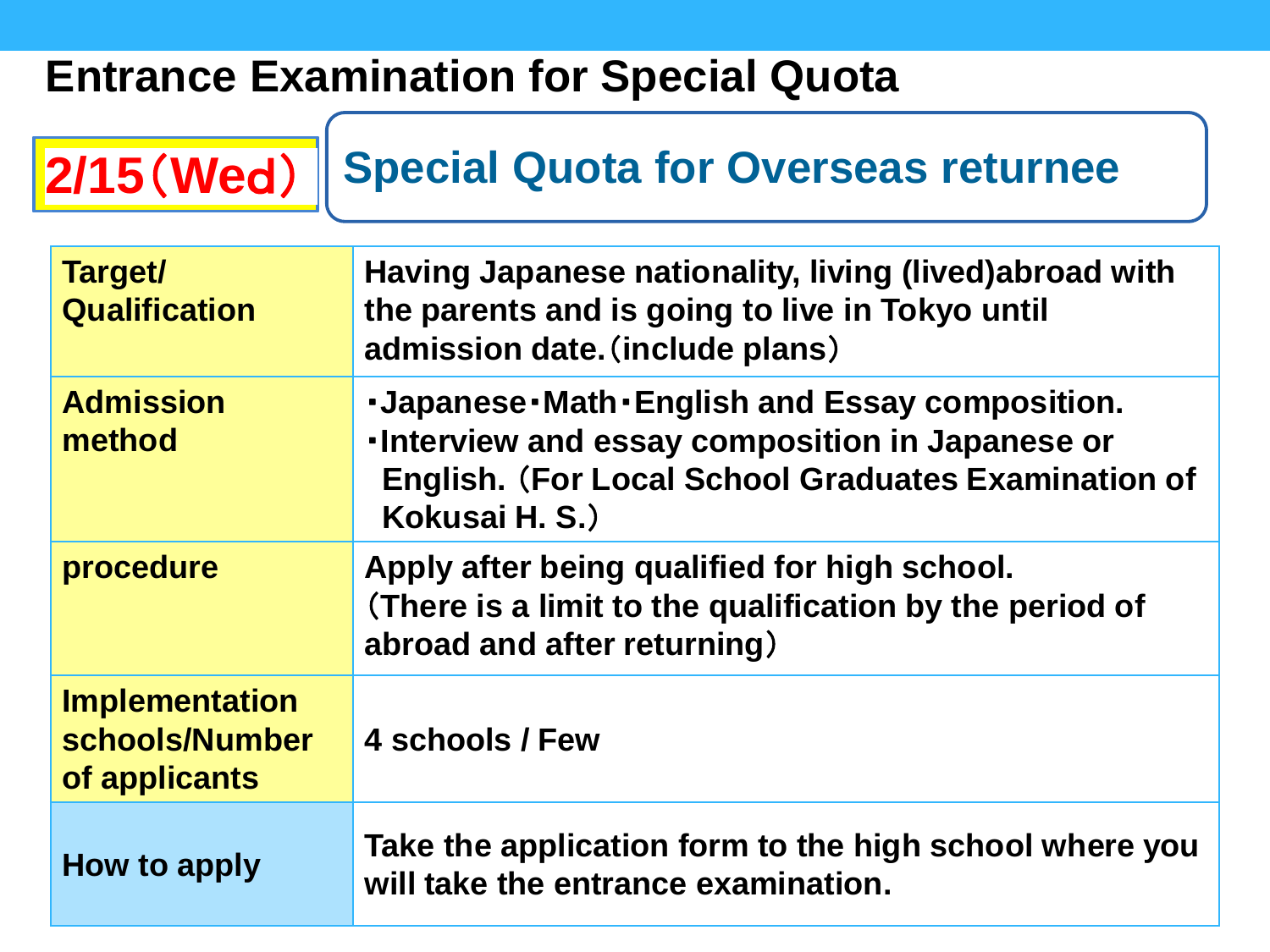#### **Entrance Examination for Special Quota**

| <b>Scheduled for</b><br>early February                   | <b>Special Quota For Returning Japanese Displaced by the</b><br><b>War in China and their Descendants</b>                                                                                       |  |
|----------------------------------------------------------|-------------------------------------------------------------------------------------------------------------------------------------------------------------------------------------------------|--|
| Target/<br><b>Qualification</b>                          | Having an address in Tokyo along with the parents<br>who are repatriates. Or is certain to have an address<br>until the admission date and continue to go to school<br>from Tokyo after that.   |  |
| <b>Admission</b><br>method                               | Interview and essay composition in Japanese.                                                                                                                                                    |  |
| procedure                                                | Apply after confirming your qualification at the high<br>school or Tokyo Metropolitan Board of Education.<br>You have to prepare your application documents.<br>(Repatriation Certificate etc.) |  |
| <b>Implementation</b><br>schools/Number<br>of applicants | 3 schools / Few                                                                                                                                                                                 |  |
| How to apply                                             | Not decided yet                                                                                                                                                                                 |  |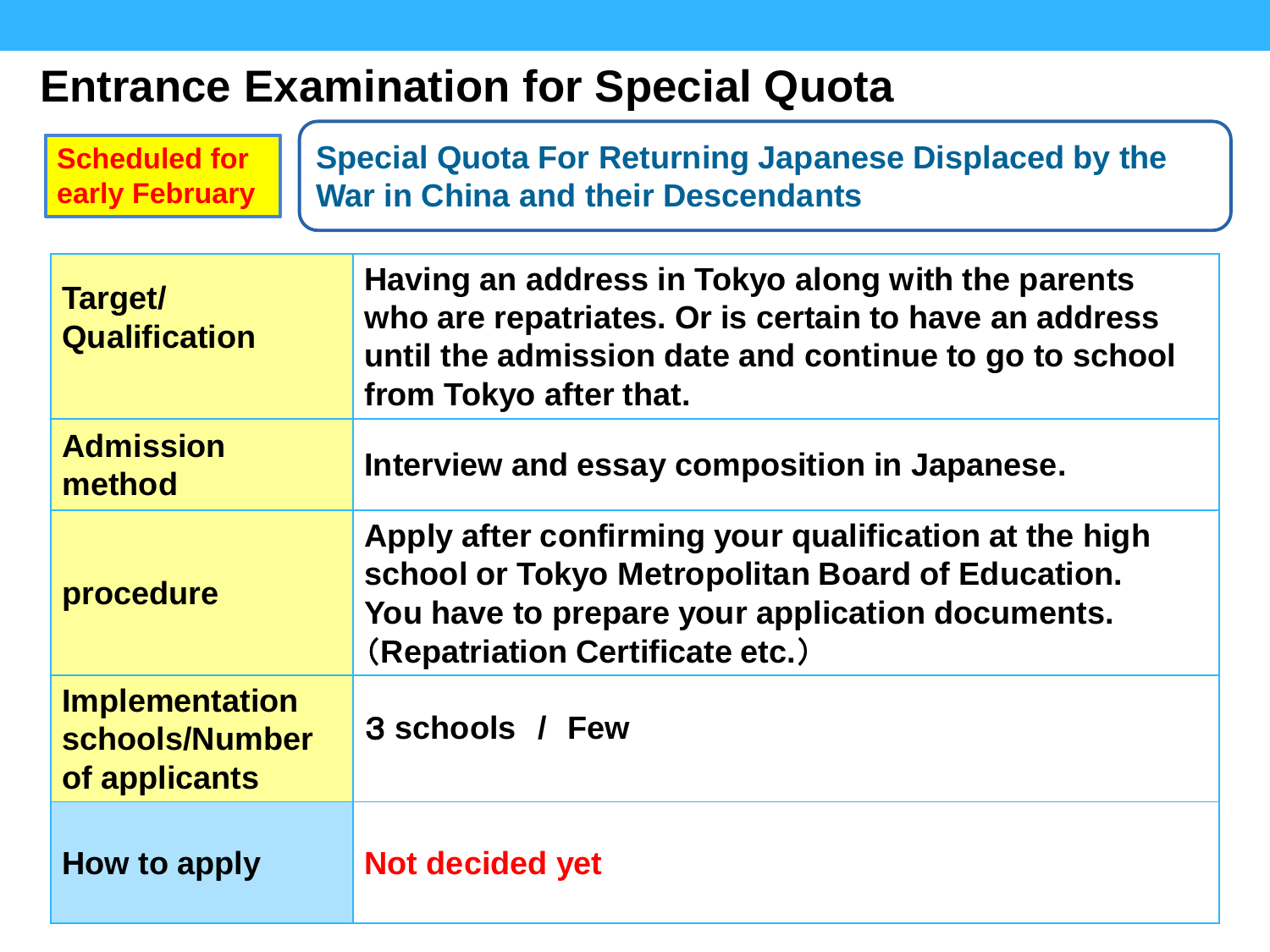

**Interview** 

**First Exam**・**The Divisive Previous Exams**

**Subjects**: **almost** 3 **subjects** (**Japanese**・**Math**・**English**) The school decides the number of subjects.